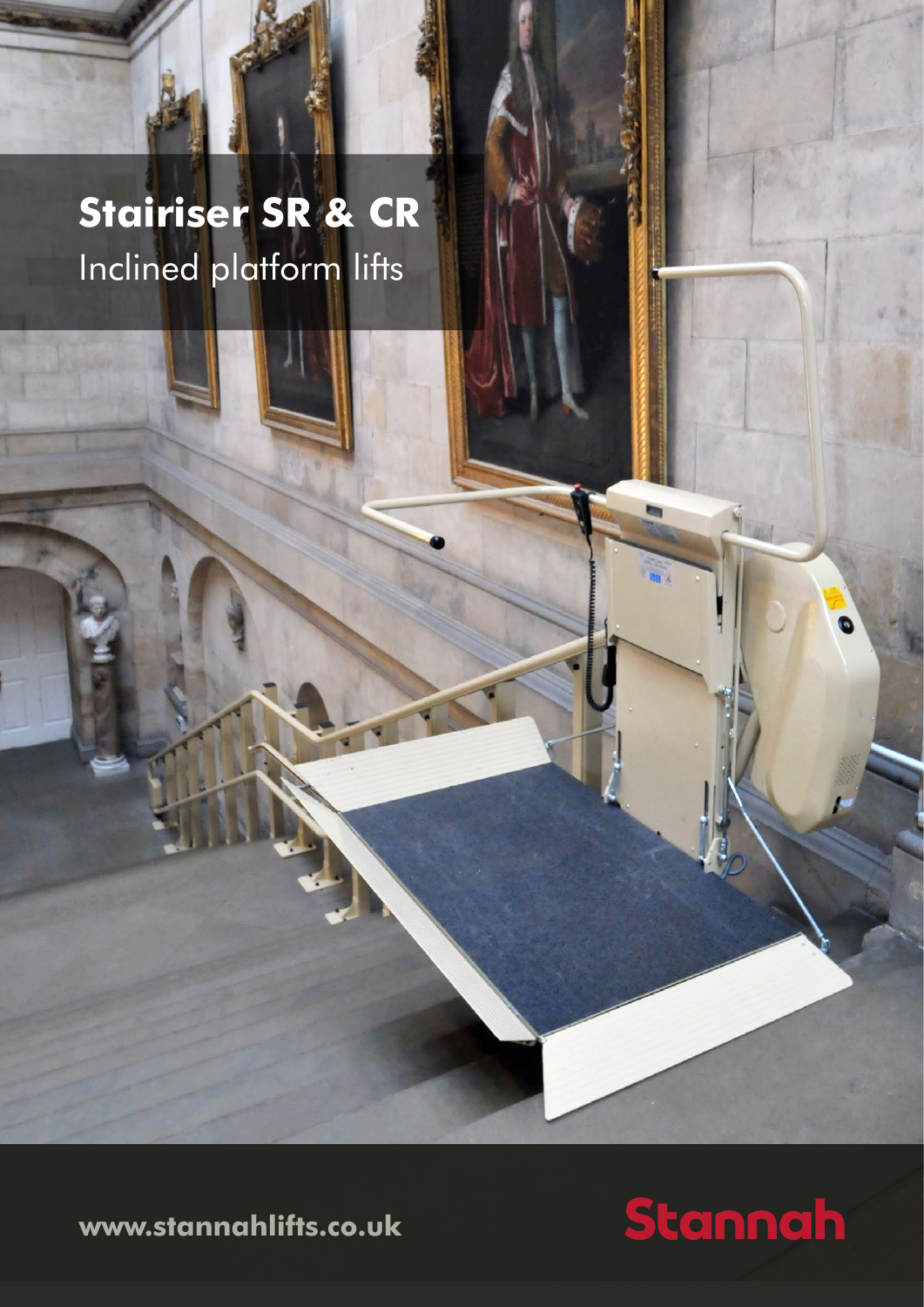## **Stairiser SR & CR**

Inclined platform lifts

**Our Stairiser inclined platform lifts are an ideal access solution if your building cannot accommodate a vertical lift, carrying one person safely over a straight or curved stairway, seated in a wheelchair or on the seat provided on the lift.** 

#### **Key benefits**

- Provides independent and safe access to a wheelchair user within any building
- One of the slimmest platform stair lifts on the market
- Simple to use and can be easily operated by the wheelchair user and/or a companion
- Does not require additional space on the upper landing(s)
- Barrier arms fold down inside the closed up platform
- Neat and compact design
- Suitable for curved and straight staircases even with intermediate landings
- Range of load requirements available
- Safety barrier arms and raised ramps protect the user
- Can be installed indoors or outdoors
- One day installation (dependant on site conditions and lift travel)
- A range of finishes and options available
- Quiet and reliable performance
- Diagnostic display for status and error indication on the platform
- Choice of parking options and drive layouts ideal for restrictive landing spaces (Stairiser CR)

#### **Stairiser SR**

**The Stairiser SR is designed to run on a straight rail over a single straight flight of stairs. The unit folds flat against the rail when not in use.**





### **Stairiser CR**

**The Stairiser CR is designed for use on a curved rail, making it suitable for any run of stairs with a single turn, multiple landings or spiral configuration.** 



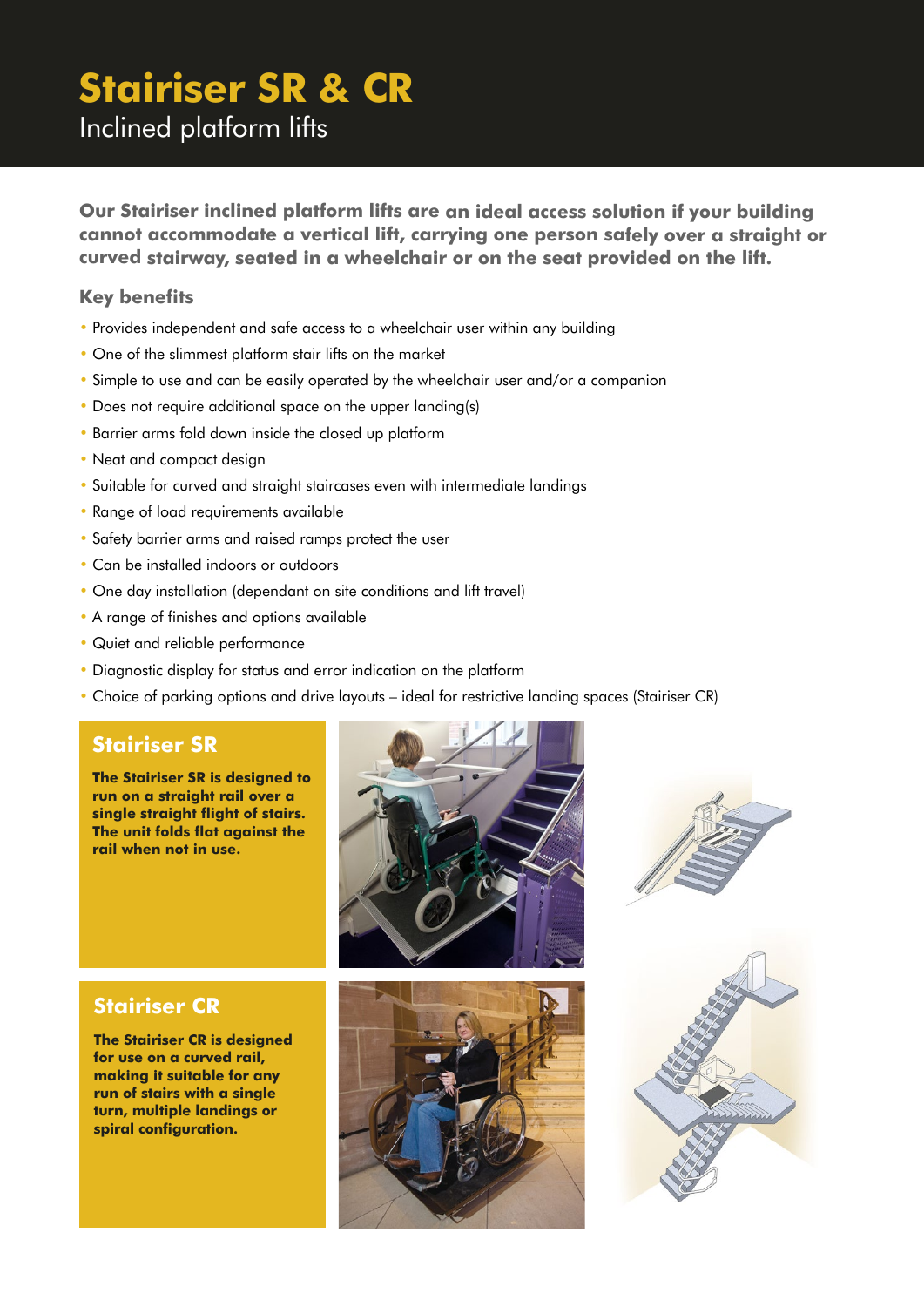# **Stairiser SR & CR**

Inclined platform lifts

#### **Standard features**

- Lift platform folds neatly away when not in use
- Lift can be adjusted for right or left hand fixing and is fastened directly to a wall or supported by stanchion posts, or a mix of both
- Non-slip platform floor
- Wireless, flush or surface mounted constant pressure landing call stations with key switch isolation
- End or side access to the platform available
- Extendable control with audio alarm button, enabling the user or attendant to operate the lift
- Fully automatic, with electrically controlled folding platform and barrier arms
- At the landings, only one edge lowers so the user can get on or off safely while all other sides remain up
- Barrier arms surround and protect the user, locking down before the platform moves
- Platform stops automatically when its sensitive surfaces detect obstructions – safety barrier arms and platform can be operated manually in an emergency
- Soft start and stop for maximum comfort
- Wireless radio controlled landing call stations
- Audio signal for moving platform (can be turned on or off) (Stairiser CR)
- Weight overload shutdown
- Variable speed (Stairiser CR)
- 12 month warranty

#### **Options**

- Fold down seat
- Pedestal mounted landing call stations
- A range of finishes including stainless steel
- 300kg load option
- Special platform dimensions available
- Outdoor option is fully weather resistant with galvanised components and moisture-resistant electrics
- Joystick control to operate the stairlift whilst on the platform
- Larger drive type available for heavy duty applications (Stairiser CR only)
- Flashing under platform lighting (Stairiser CR only)
- Battery back-up for lowering and raising platform and to enable emergency lowering (Stairiser CR only)
- Visual signal on platform





### **Stairiser helps to meet the requirements of:**

- 
- BS EN 81-40 Safety rules for the construction and installation of lifts
- Part M of the Building Regulations (England and Wales), which covers the requirements ease of access and use
- BS8300:2018 (Part 1 & 2) Code of practice covering the design of an accessible and inclusive internal and external built environment

All of our Stairisers are UKCA marked and comply with the latest Supply of Machinery (Safety) Regulations 2008 (S.I. 2008/1597).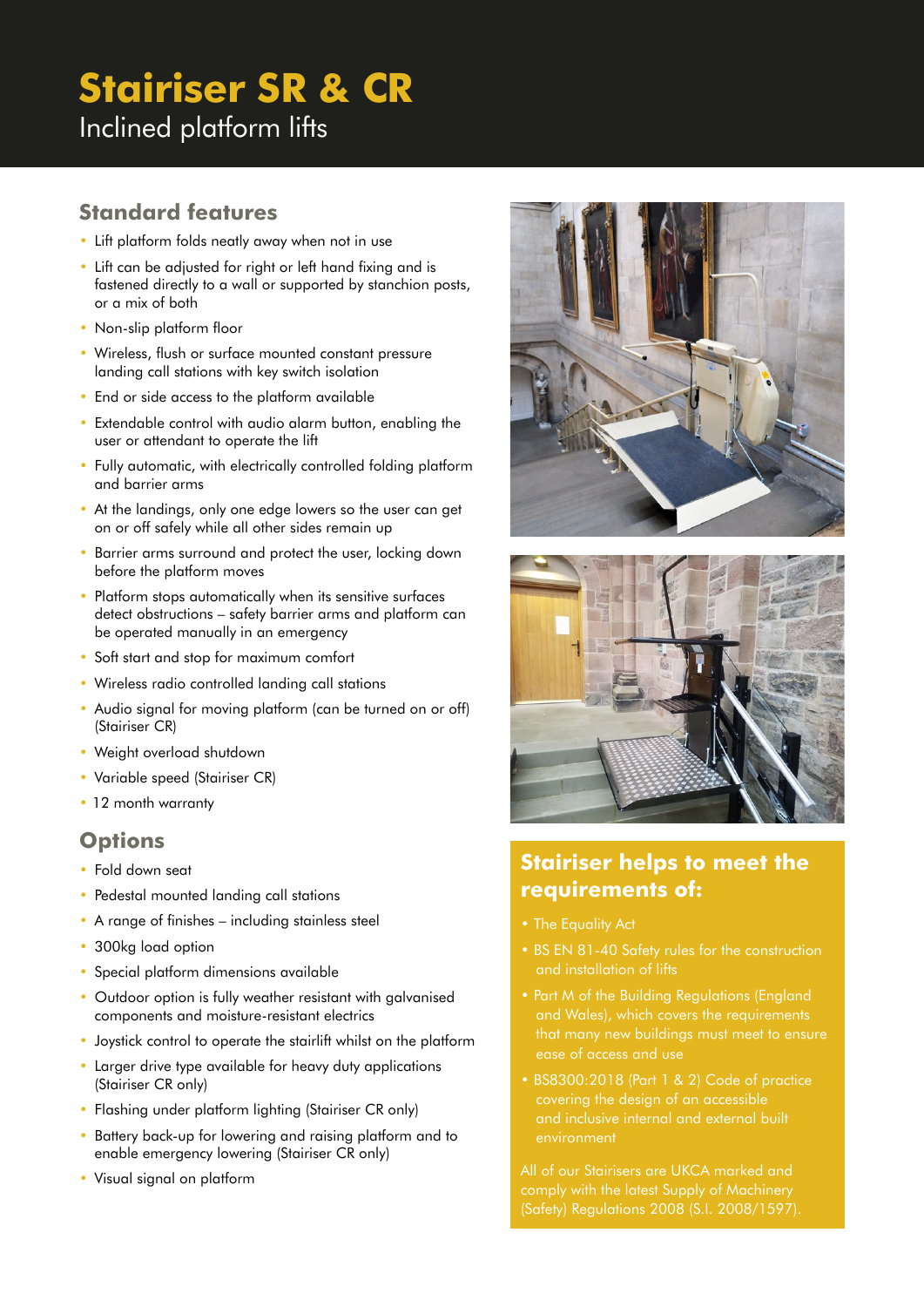# **Stairiser SR & CR**

### Inclined platform lifts



The Stairiser SR and CR are available in 3 standard sizes (shown below), with other sizes available upon request.

| <b>Platform sizes (w x d)</b> |         |  |
|-------------------------------|---------|--|
| 750                           | 850     |  |
| 800                           | 1000    |  |
| 800                           | $1250*$ |  |

Notes:

All dimensions are in mm.

#Part M (England and Wales) compliant.

† BS EN 81-40 recommended minimum platform sizes are: 700(w) × 900(d) for type A wheelchair and  $750(w) \times 1000(d)$  for type B wheelchair.







## **Technical specifications**

|                               | <b>Stairiser SR</b>                                                                                               | <b>Stairiser CR</b>                                                                                                                      |
|-------------------------------|-------------------------------------------------------------------------------------------------------------------|------------------------------------------------------------------------------------------------------------------------------------------|
| Standard load                 | 250kg wheelchair and occupant                                                                                     | 250kg wheelchair and occupant                                                                                                            |
| Speed of travel               | 0.1 <sub>m/s</sub>                                                                                                | $0.06m/s - 0.12m/s$                                                                                                                      |
| <b>Drive System</b>           | Battery powered positive rack<br>and pinion drive                                                                 | Traction rope drive                                                                                                                      |
| Power supply                  | 230v single phase                                                                                                 | 230v single phase                                                                                                                        |
| Drive power                   | 0.5kW                                                                                                             | Dependent on lift configuration                                                                                                          |
| Noise                         | < 60dB                                                                                                            | < 60dB                                                                                                                                   |
| Platform inclination          | $15^{\circ}$ -45 $^{\circ}$ as standard,<br>$0^\circ$ -14 $^\circ$ as option<br>46°-52° as option                 | $0^{\circ}$ -45 $^{\circ}$ as standard,<br>$46^{\circ}$ -67 $^{\circ}$ as option                                                         |
| Platform colour*              | Powder coated RAL 7035 <sup>+</sup> light<br>grey or RAL 9007 <sup>+</sup> aluminium<br>grey metallic as standard | Powder coated RAL7035 (light<br>grey) or RAL9007 aluminium grey<br>metallic as standard                                                  |
| Rail colour*                  | Aluminium or powder coated<br>RAL 9007 (grey aluminium<br>metallic)                                               | Powder coated steel RAL7035<br>(light grey) as standard for<br>internal applications. Galvanised<br>steel rails for outdoor applications |
| Platform depth when<br>folded | 300mm (wall mounted)<br>382mm (stanchion mounted)                                                                 | 300mm (wall mounted)<br>388mm (stanchion mounted)                                                                                        |

#### Notes:

\* Optional colours are available.

† Light Reflectance Values (LRV) –

Powder coated RAL 9007 / LRV 28,94

Powder coated RAL 7035 / LRV 58,34

Sample drawings and datasheets giving further technical information are available – simply download them from our website:

**www.stannahlifts.co.uk**